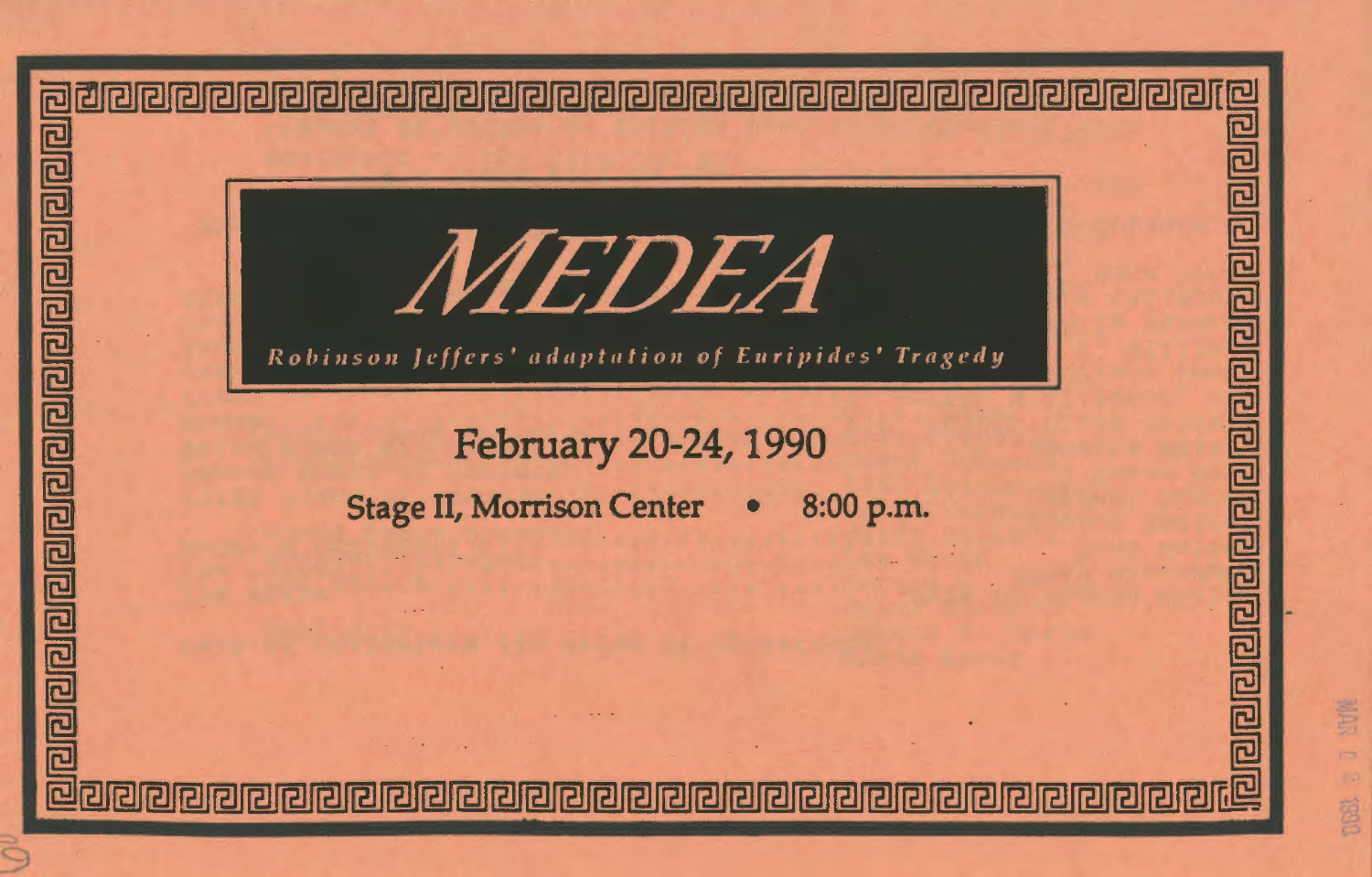Cast of Characters (in order of appearance):

| Cameron Redifer<br>First Woman of CorinthRachel Bishop                    |
|---------------------------------------------------------------------------|
| Second Woman of CorinthSusan Boyd<br>Third Woman of CorinthAnnette Nelson |
|                                                                           |
|                                                                           |
| Attendants to MedeaClaire Calimpong<br>Dawn Katko                         |
|                                                                           |

The action of the play occurs before Medea's house in Corinth.

\* \* There will be one intermission \* \*

(Medea is presented through special arrangement with SAMUEL FRENCH, at 25 West 45th Street, New York, NY]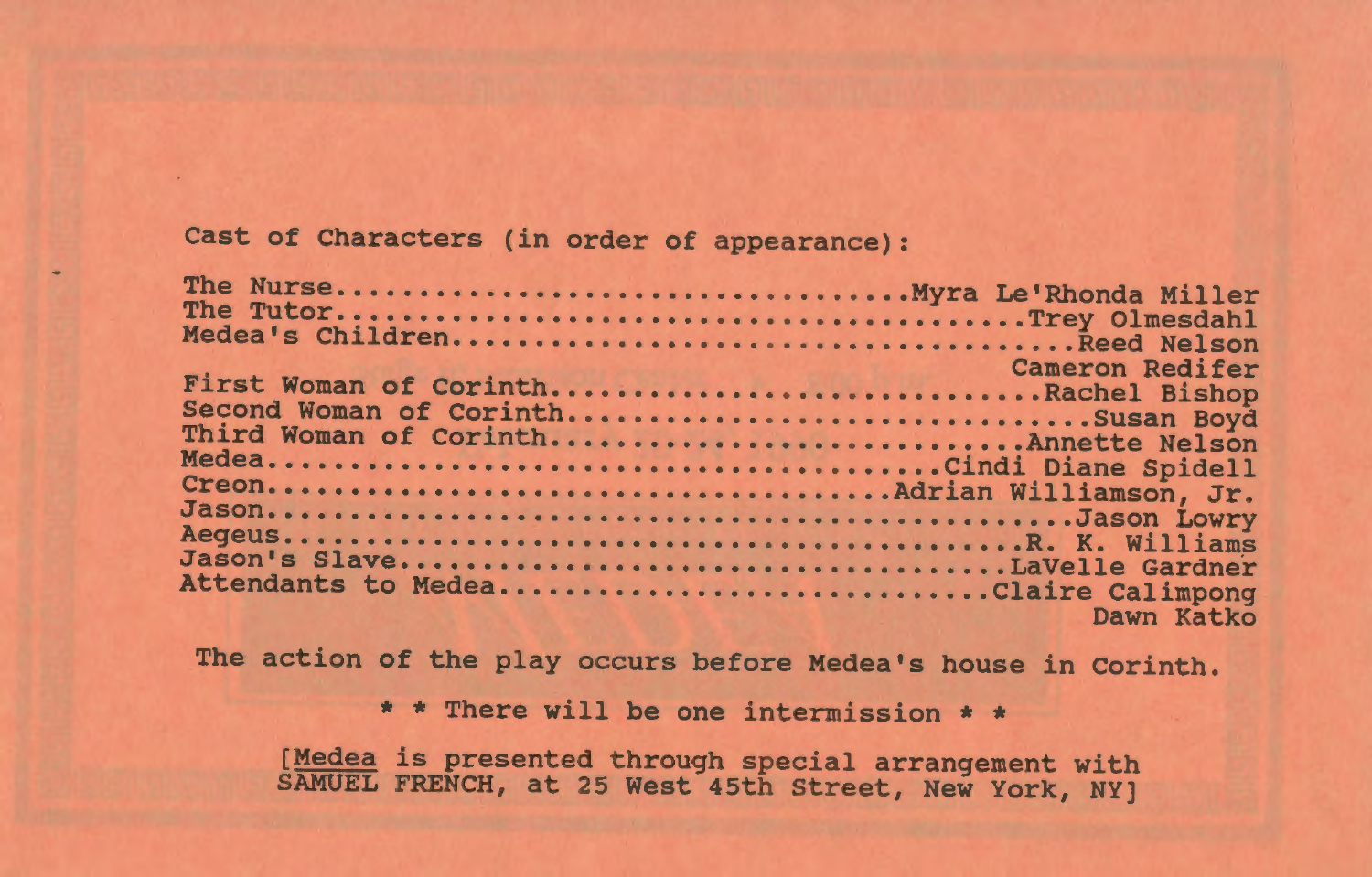| DirectorDr. Charles Lauterbach      |                    |
|-------------------------------------|--------------------|
| Set DesignerRobert Broadfoot        |                    |
| Lighting/Sound DesignerJon Langrell |                    |
| Costume DesignerShannon Allbright   |                    |
| Assistant to the Director and       |                    |
| Stage ManagerTheresa Kraipowich     |                    |
| House ManagerJulia Franklin         |                    |
| Technical DirectorMicheal Baltzell  |                    |
| PropertiesTrey Olmesdahl            |                    |
| Set ConstructionJennifer Benton     |                    |
|                                     | Susan Boyd         |
|                                     | Julia Franklin     |
|                                     | 220 653 6          |
| <u>Variation</u>                    | <b>Jason Lowry</b> |
|                                     | Rebecca Schuster   |
|                                     | B. J. Weber        |
| Light Board OperatorMike Clements   |                    |
| Lighting CrewBrent Johnson          |                    |
|                                     | Alan Hitchcock     |
|                                     | Trey Olmesdahl     |
| Sound Board OperatorCliff Dillard   |                    |
| Costume StitcherLee Woods           |                    |
| Box OfficeLorena M. Davis           |                    |
|                                     | Cyndi Turner       |
| PublicityLorena M. Davis            |                    |
|                                     | Maria Lewis        |
|                                     |                    |

 $\sim$